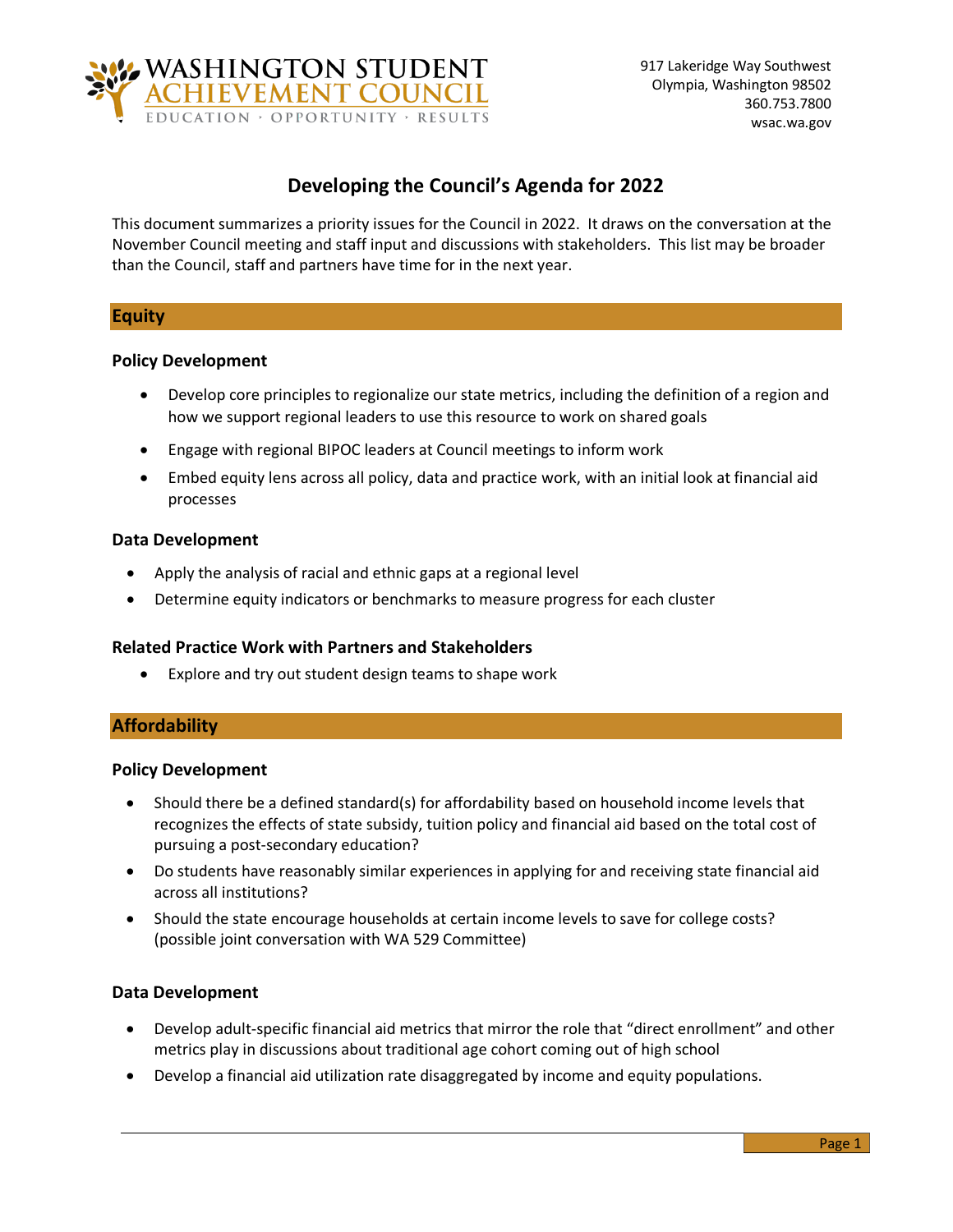• Understand impact of current inflation patterns on institutions ability to maintain tuition policy

## **Enrollment**

#### **Policy Development**

- Explore strategies that will increase the number of schools and community leaders making postsecondary pathways a priority
- How do we better understand the role of families in making college going decisions?
- How can we engage employers to support adult enrollment that can help meet their hiring and upskilling needs?

#### **Data Development**

- Conduct comprehensive look at enrollment to include analysis of dual credit, out of state, apprenticeship/training programs, traditional transfer, etc.
- Explore a dual credit data system that can help us measure its impact on enrollment, completion, time-to-degree, and tuition-savings, as well as the differential impacts resulting from different course-taking behavior.
- Explore more timely reporting on statewide enrollment to inform current and future discussions on enrollment

### **Related Practice Work with Partners and Stakeholders**

- The newly developed guaranteed admission programs that include test-optional admissions
- SNAP (and other public benefit programs) pathway to state financial aid
- College & Career Compass

### **Student Supports**

#### **Policy Development**

- What is understood about financial aid limits and a students' ability to receive support services?
- Can we help build a vision for campus and community that supports mental health and wellness needs?
- Can we help state leaders and the public better understand the immediacy of basic needs and how that impacts educational success and college going?

#### **Data Development**

• Does the WSAC/ERDC joint document create a baseline for future work and measurement?

# **Related Practice Work with Partners and Stakeholders**

• Work with a student design team to build a vision for a supportive environment